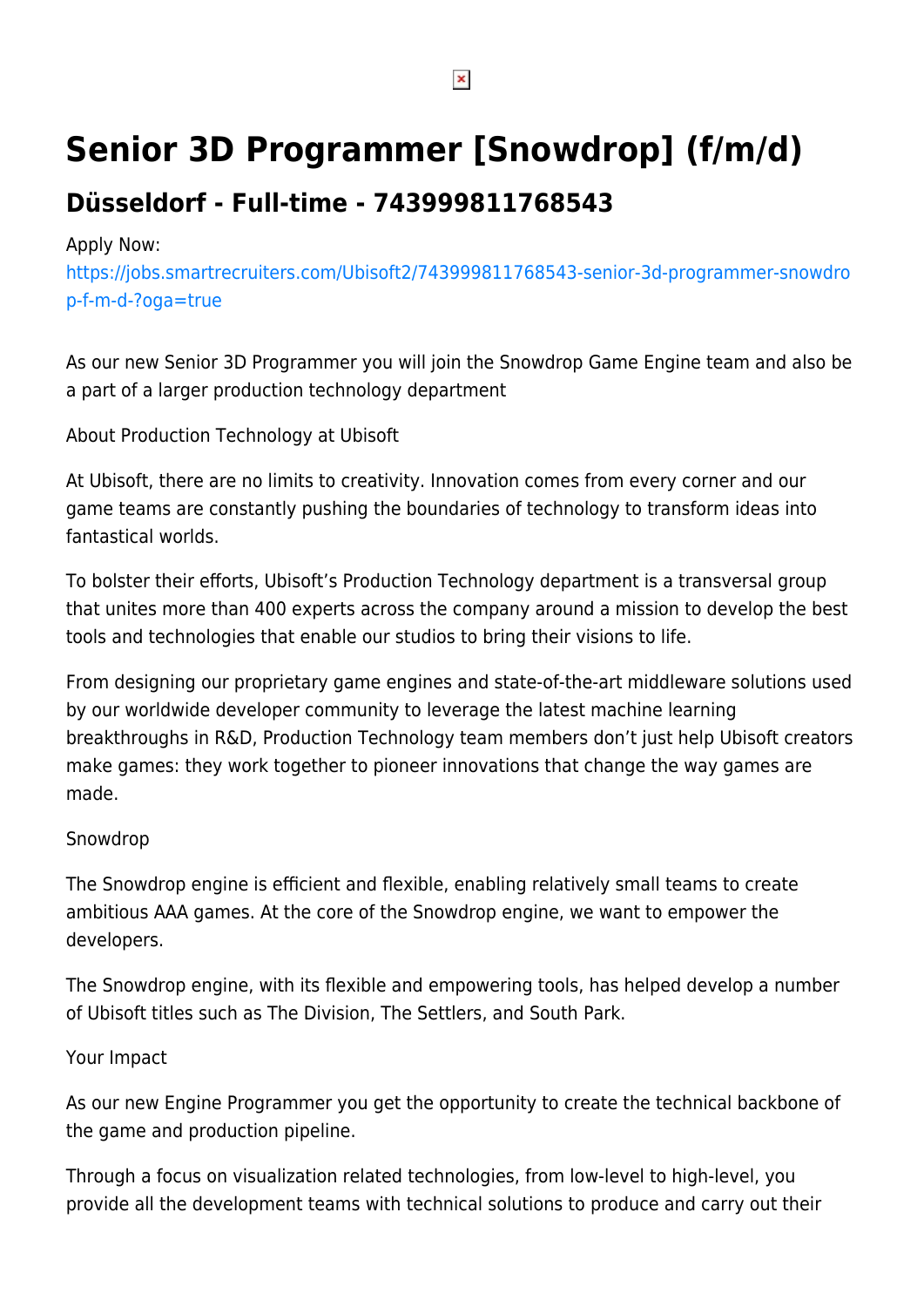vision and intentions into the game.

You will develop engines, tools and systems to ensure optimal and sustainable performance of the game and pipeline.

- Provide and maintain the technical foundations for visualization features that assist our AAA production in creating memorable experiences for our players
- Research, design, implement and maintain graphics modules with a strong focus on performance, target platform budget and reusability.
- Work on multiple platforms in areas such as rendering api, asset processing, terrain and other environment systems, lighting and special effects like post-processing and particles.
- Maintain and extend the existing graphics frameworks, safeguarding and improving stability and performance
- Work with the team on realizing their game vision while maintaining the time, frame and memory budgets
- Analyze and improve performance and memory footprint of graphics and pipeline features for all target platforms.
- 5+ years of experience in Graphics Programming, Engine Programming or 3D programming
- Strong C++
- Experience with current rendering APIs (DirectX 12, Vulkan, Metal)
- Knowledge of industry standard CPU and GPU architectures
- Good knowledge of advanced mathematics
- Solid understanding of multi-threading rendering architectures
- Experience with game engines
- Good oral and written English

#### What We Bring

We offer the opportunity to work on the core of the Snowdrop Game Engine, developing a completely new area of the engine.

- Relocation and Visa Support
- 26 days paid vacation per year. Additionally, you will get half a day off on Christmas Eve and New Year's Eve and 11 bank holidays
- Our Ubisoft Blue Byte Academy offers multiple opportunities for you to discover your full potential and develop yourself in various areas.
- Opportunities for growth on your desired career path: Leadership training, workshops, guest speakers from the industry, online Ubisoft learning platform, coaches, Experts and library.
- German classes for free. Main language in the studio is English.
- Company Pension Scheme
- Up to 350€ childcare support per child per month.
- Discounted Games and all games on Ubisoft Connect for PC
- Gym Subsidy. We contribute 50% (up to a maximum amount of 25€) towards the monthly cost of a gym membership of your choice.
- Monthly Mobility Budget. 80€